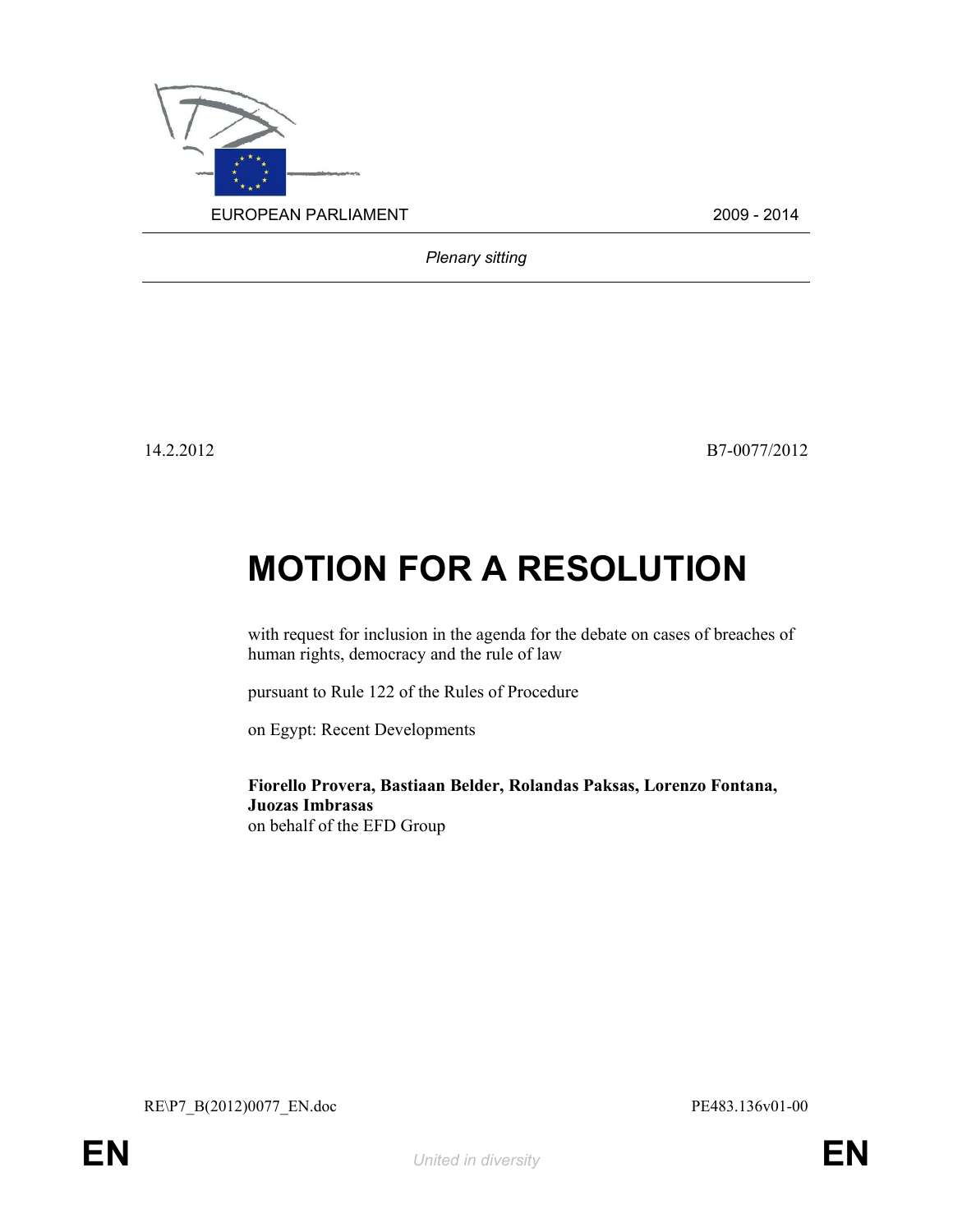## B7-0077/2012

## European Parliament resolution on Egypt: Recent Developments

## The European Parliament,

– having regard to its previous resolutions on Egypt of 17 November 2011 and of 27 October 2011,

– having regard to the EU-Egypt Association Agreement,

– having regard to the UN Declaration on the Elimination of All Forms of Intolerance and of Discrimination based on Religion and Belief of 1981,

– having regard to the statement by the High Representative, Catherine Ashton, of 2 February 2012 on the football tragedy in Egypt and of 1 February 2012, on the continued crackdown on civil society,

– having regard to the European Council Conclusions on Egypt of 1 December 2011,

– having regard to Articles 14(1) and 18 of the International Covenant on Civil and Political Rights of 1966, to which Egypt is a party,

– having regard to the Universal Declaration of Human Rights of 1948,

– having regard to the European Union Guidelines on Human Rights Defenders,

- having regard to Rule 122 of its Rules of Procedures,

A. whereas since the ousting of President Hosni Mubarak in February 2011 Egypt remains in a state of lawlessness and political uncertainty, faces high unemployment rising food prices and a fall in foreign investment;

B. whereas in the lower house of the Egyptian Parliament, the Muslim Brotherhood's Freedom and Justice Party took 47 percent of seats and the Salafist al-Nour party won 25 percent of the seats, putting Islamists in charge of seventy percent of the People's Assembly;

C. whereas in early February protesters who demanded a swift presidential election and a handover by the military fought with police outside the Interior Ministry, in which they accuse of failing to prevent the deaths last week of 74 people after a soccer match in the Mediterranean city of Port Said;

D. whereas 43 NGO workers face a criminal trial on charges of accepting funds from international organizations, and accused of carrying out political training, illegally financing individuals and election campaigns; Egypt's military-backed prime minister, Kamal el-Ganzouri, announced Egypt will not halt its crackdown on foreign-funded non-profit groups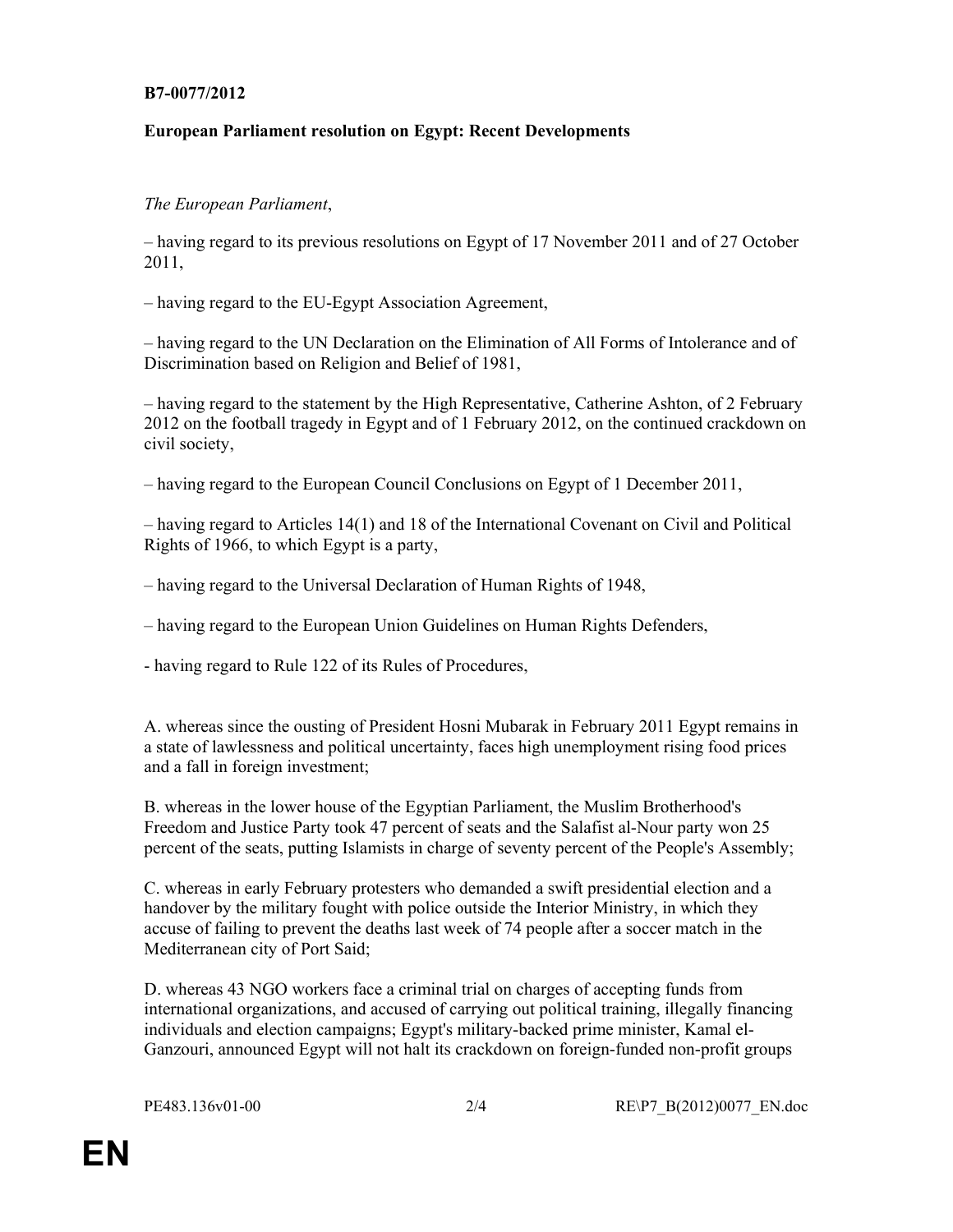despite what he called threats by Western and Arab countries to cut off aid,

E. whereas Egyptian actor Adel Imam was accused of insulting Islam, mocking authorities and politicians has received a three-month jail sentence for insulting Islam in films and plays,

F. whereas Egypt Coptic population continues to be targeted, as on January 26, two Copts were killed by unknown gunmen in Upper Egypt and in October 2011, at least twenty four people were killed and 224 injured in clashes that erupted between Copts and Muslims in Cairo following an attack by radical Islamists on a church in Aswan province and attacks against the community has led to the departure of 100,000 Christians from Egypt,

G. whereas on February 3, two American tourists and a Bedouin guide were kidnapped in the Sinai town of Saint Catherine and previously twenty five Chinese workers were kidnapped and on February 8, two employees from the German embassy in Cairo were arrested in the governorate of Markaz, after they were accused of entering the site and taking pictures of the planned nuclear reactor of El-Dabaa and were late transferred to Cairo to face "spying charges",

H. whereas human rights and democracy organizations are required to register under the 2002 Associations Law and must seek permission from the Ministry of Solidarity and Social Justice,

I. whereas on February 5, an explosion hit a gas pipeline running from Egypt to Israel, which has been attacked 12 times since Egyptian President Hosni Mubarak was toppled in February 2011, in October 2011, the Egyptian security officials arrested five small groups of smugglers, and dozens of armaments have crossed the Libyan border heading for supplying the militant group Hamas in the Gaza Strip,

1. Express its serious concern for the deterioration of fundamental freedoms and rule of law, in particular the right to a due process, since the ousting of President Mubarak;

2. Regrets the findings of a recent report published by the International Bar Association, which documents serious deficiencies in the rule of law and the arbitrary convictions of several key figures of the former regime;

3. Urges the Egyptian authorities to drop without delay the charges against the forty three human rights activists and desist in its policies of intimidating civil society actors and human rights defenders; stresses the importance of civil society in any democratic society as well as of freedom of expression and media plurality;

4. Calls for a thorough review of the EU support to the Egyptian government under the European Neighbourhood programme and insists on the possibility to freeze EU financial aid if Egyptian authorities fail to take swift steps to improve the respect for the most basic principles of the rule of law and to respect religious freedom;

5. Considers strengthening regional stability in the Mediterranean as crucial to preventing migration flows into Europe;